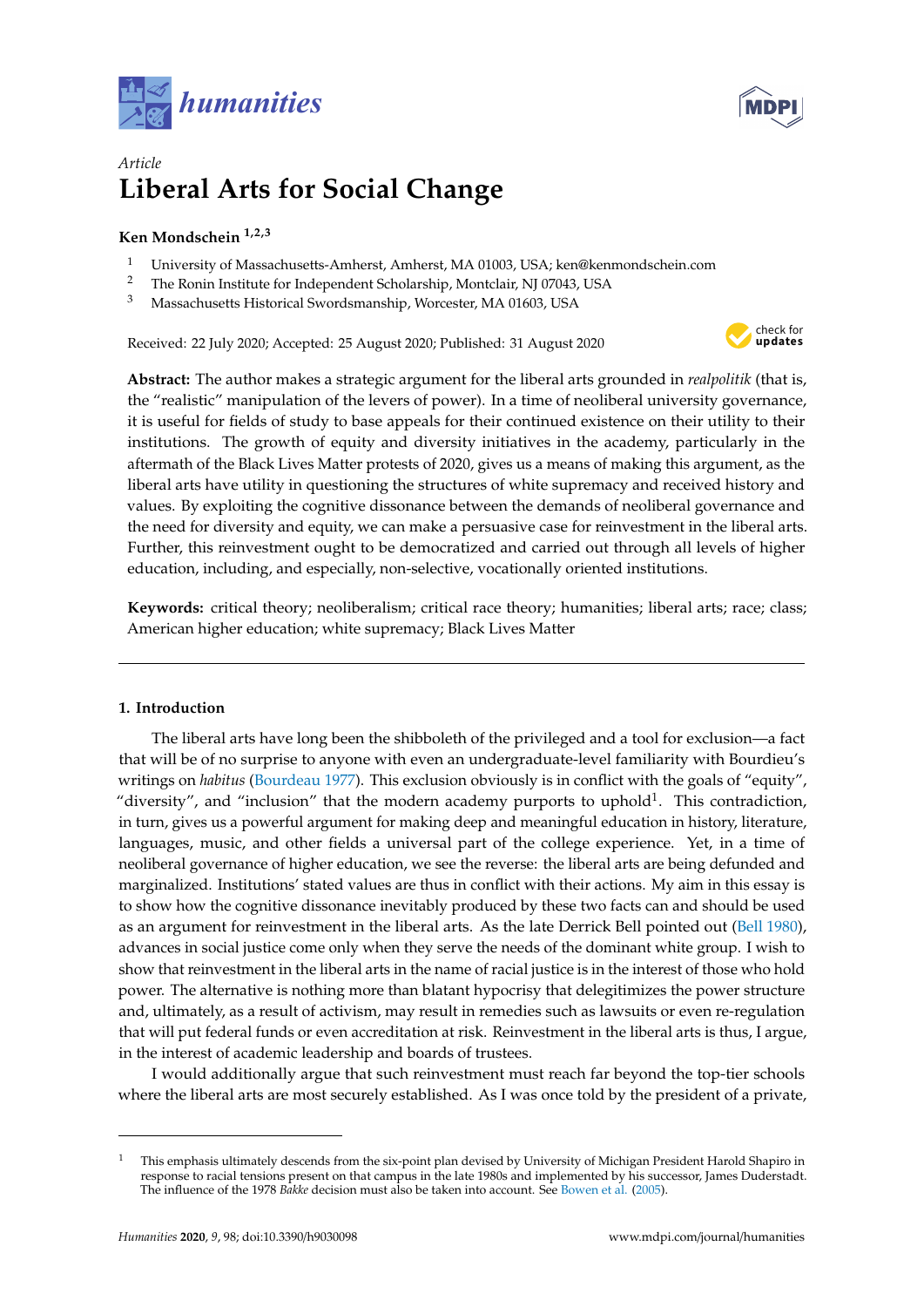non-selective college whose undergraduate population was composed primarily of first-generation students of color coming from underserved school districts and families living below the poverty line, the school's "curriculum has to be very practical, and it really has to focus on those kids who are trying to make a better life for themselves. We don't need to be designing our English classes so that they can analyze and take apart the Brontës and Louisa May Alcott and things; we need to have English courses that make kids read better and write better". I could not disagree more: Such a statement not only implies that exposure to classic literature and attaining college-level literacy are fundamentally incompatible; it also seems to me to be profoundly classist and racist, implying that "Brontës and Louisa May Alcott and things" (let alone my own field of medieval studies) are not for the underprepared, low-income students of color at this school. Indeed, for reasons I will discuss below, they may not be—but many would dispute the entire way in which the question is posed, as it is redolent of a worldview where "works of literary value" is synonymous with "old and white" and literary analysis is a leisure activity for the elites that is not in any way "practical". Further, it paternalistically implies that these students are not and will never be capable of analytical work—which belies the fact that liberal arts education changes how everyone engages in life as a whole, regardless of their specific situation such as the socioeconomic status of their family of origin or access to schooling.

My sole aim in this essay is to show the necessity of reinvesting in the liberal arts to those who make decisions, such as the college president I just mentioned, by pointing out the hypocrisy inherent in the discrepancy between their stated values and their actions. It is a persuasive essay, written in an editorial vein, and fueled by anger and grief that the private, non-selective college headed by the aforesaid president fired both tenured professors in the history department just before the fall 2020 semester began, eliminated the major, and is hiring adjuncts to teach their remaining sections (including the school's only classes in African-American studies) for \$2300 per 3-credit class per semester.

I am therefore going to ask the reader's indulgence in one thing: I am going take the postulates advanced by critical race theorists—"Crits"—as true. These claims include the idea that racism is not aberrant, but normal and embedded within society; and that legal, scholarly, and social norms are, like the idea of race itself, social products that need to be critically analyzed and dismantled in order to create a moral, fair, just, and equitable world. I am not making any claims herein as to the epistemological truth of Critical Race Theory (CRT), nor am I aiming to explain its ever-evolving literature in any systemic way<sup>2</sup>. Rather, I will merely assert that CRT is ascendant within the academy and that it is particularly socially relevant in the wake of the Black Lives Matter movement as it has played out in 2020. Arguing from a position of *realpolitik* (that is, practical application of the levers of power based on empirical study), I believe that all involved will admit that the *idea* that we must actively confront and dismantle racism—in other words, the idea of antiracism as articulated by such thought leaders as Ibram X Kendi [\(Kendi](#page-12-2) [2019\)](#page-12-2)—has been rapidly gaining ground in American academia. At the risk of committing the bandwagon fallacy, I therefore ask the reader to accept Crit ideas as accurately describing the world we live in and a necessary course of action.

In this vein, I will point out that this reinvestment in the liberal arts that I am calling for must also be a reevaluation. Many proponents of CRT hold that we must teach the liberal arts in new ways and rewrite the "canon" to not only include new and diverse perspectives, but also incorporate and interrogate the power dynamics and power systems related to those diverse perspectives. CRT holds

<sup>2</sup> I am very aware of conservative criticisms of CRT, many of which have been made to me during the back-and-forth with the editor for this journal issue, in private correspondence with senior colleagues, and in certain Facebook groups. To name some of these criticisms, they include whether CRT is the best or even a good lens with which to view the past; whether the ideas of race, gender, sexuality, and other matters from any particular period are congruent enough with those of twenty-first-century America to make comparison even possible; whether past periods were "diverse" in the modern sense; whether we can usefully trace the birth of modern race-regimes to a particular historical period; or whether efforts to do so are redolent of what used to be called "presentism". Whether or not I personally agree with either side is not relevant; this is not the place to debate such matters, or to introduce the reader to the full scope and nuance of Crit thought (though the latter would be a worthy project).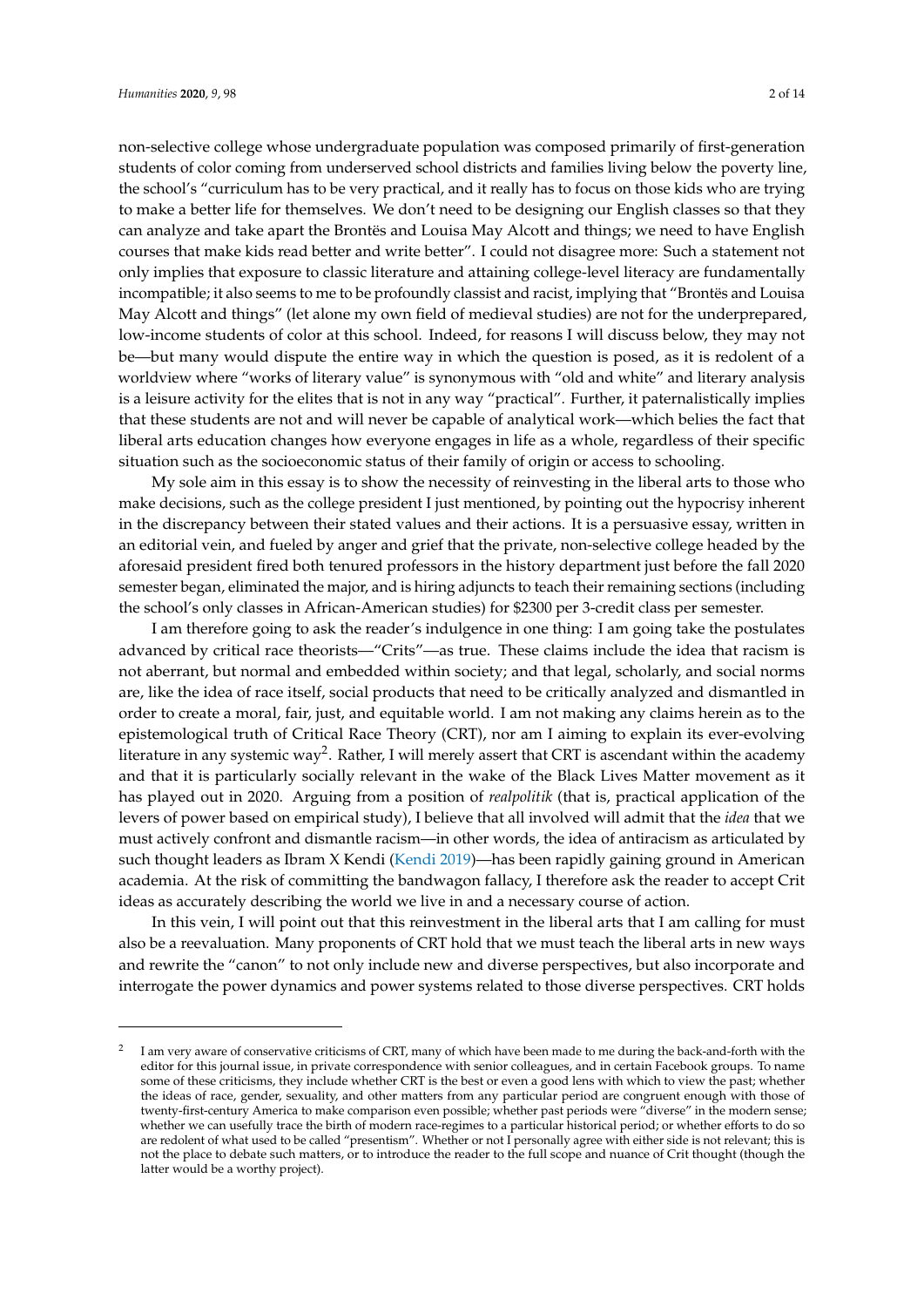that if we are to create a more truly equal and just world, then we must not stop at empowering students hailing from historically excluded communities to share their own narratives, nor should we merely continue the well-established trend of including the voices of women and people of color in the curriculum (see [Parker](#page-12-3) [2003\)](#page-12-3) for a brief history). Rather, all fields must be rallied to question the elitist, Eurocentric past, and all students should confront these questions in their classes. As Medievalists of Color put it in their Collective Statement of 2017, "if we find that the scholarly paradigms of critical race and ethnic studies, postcolonialism, and decolonization do not speak fully to the historical moments we study, we are obligated to enter, and even expand, the conversations they engender".

This sensibility puts a codicil on W. E. B. Du Bois's famous passage from *The Souls of Black Folk* [\(Du Bois](#page-12-4) [1903\)](#page-12-4): "I sit with Shakespeare, and he winces not. Across the color line I move arm and arm with Balzac and Dumas, where smiling men and welcoming women glide in gilded halls .... I summon Aristotle and Aurelius and what soul I will, and they come all graciously with no scorn nor condescension. So, wed with Truth, I dwell above the veil . . . " Du Bois was writing in opposition to Booker T. Washington's "Atlanta Compromise" that asserted that education for African-Americans should be vocational and asserting the fundamental equality of the Black intellect. History has taken Du Bois's side in this debate. But "truth", to the CRT eye, is socially contingent: "If we wish medieval studies to engage meaningfully in the modern world of which it is a product, and in which it is an agent, then medievalists must also rigorously engage with the fields that examine the ideologies and distributions of power that define the modern world" [\(Medievalists of Color](#page-12-5) [2017\)](#page-12-5). We must ask if Du Bois read Shakespeare in the same way that his contemporary, Harvard professor of English Bliss Perry, did. If we are to "sit with Shakespeare", we must, as every generation does, ask new questions of him: the Otherness of Othello; the monstrosity of Shylock. If we introduce Homer, Chaucer, or Shakespeare to undergraduates—or for that matter Murasaki Shikibu or the *Rigveda*—then maybe we should do so in dialogue with more modern authors and critical sources. It often seems that the study of other European writers—medieval German poets, for instance—is only useful to this epistemology insofar as these sources can be read with a critical eye to reveal, say, the origins of Western racism or the construction of "whiteness". To be sure, as other essays in this volume make clear, such a study is a good in its own right—but it does not generate the sorts of useful truths that are central to the strategy I put forth in this essay, and so I will be leaving this question aside.

In my own field, Crit ideas have been most advanced by the Medievalists of Color collective, the associated *In the Middle* blog, and their allies<sup>3</sup>. For instance, Dorothy Kim, in her widely read and widely debated 2017 essay "Teaching Medieval Studies in a Time of White Supremacy", puts forward our mutual field as one that upholds the beliefs and practices of a society that systemically excludes people of color [\(Kim](#page-12-6) [2017\)](#page-12-6). To counter this white supremacy, Kim exhorts readers to activism: "[c]hoose a side" because "[d]oing nothing is choosing a side. Denial is choosing a side. Using the racist dog whistle of 'we must listen to both sides' is choosing a side". Kim therefore directs the reader to engage in "overt signaling of how you are not a white supremacist and how your medieval studies is one that does not uphold white supremacy".

The assumptions underlying Kim's deployment of "white supremacy" were more fully articulated by Carol Symes on the American Historical Association blog in a post of 2 November 2017 [\(Symes](#page-13-0) [2017\)](#page-13-0). Symes addressed "white supremacism's (latent or blatant) influence in the shaping of various disciplines, including medieval studies" and stated that:

The informed study of "what happened" during those eras (variously defined) is therefore inextricable from the ongoing interrogation of when, how, and why these categories were

<sup>&</sup>lt;sup>3</sup> There is a vast literature on race and medieval studies; the best resource is Jonathan Hsy and Julie Orlemanski's crowd-sourced and continually updated Race and Medieval Studies: A Partial Bibliography (https://[docs.google.com](https://docs.google.com/document/d/18JClsma1BMKYCxvgeWqwPej3ZSCrQXlAlXbL0CdqWmE/edit)/ document/d/[18JClsma1BMKYCxvgeWqwPej3ZSCrQXlAlXbL0CdqWmE](https://docs.google.com/document/d/18JClsma1BMKYCxvgeWqwPej3ZSCrQXlAlXbL0CdqWmE/edit)/edit, accessed 6 August 2020). I will not be addressing this literature here, as it is superfluous to my purpose.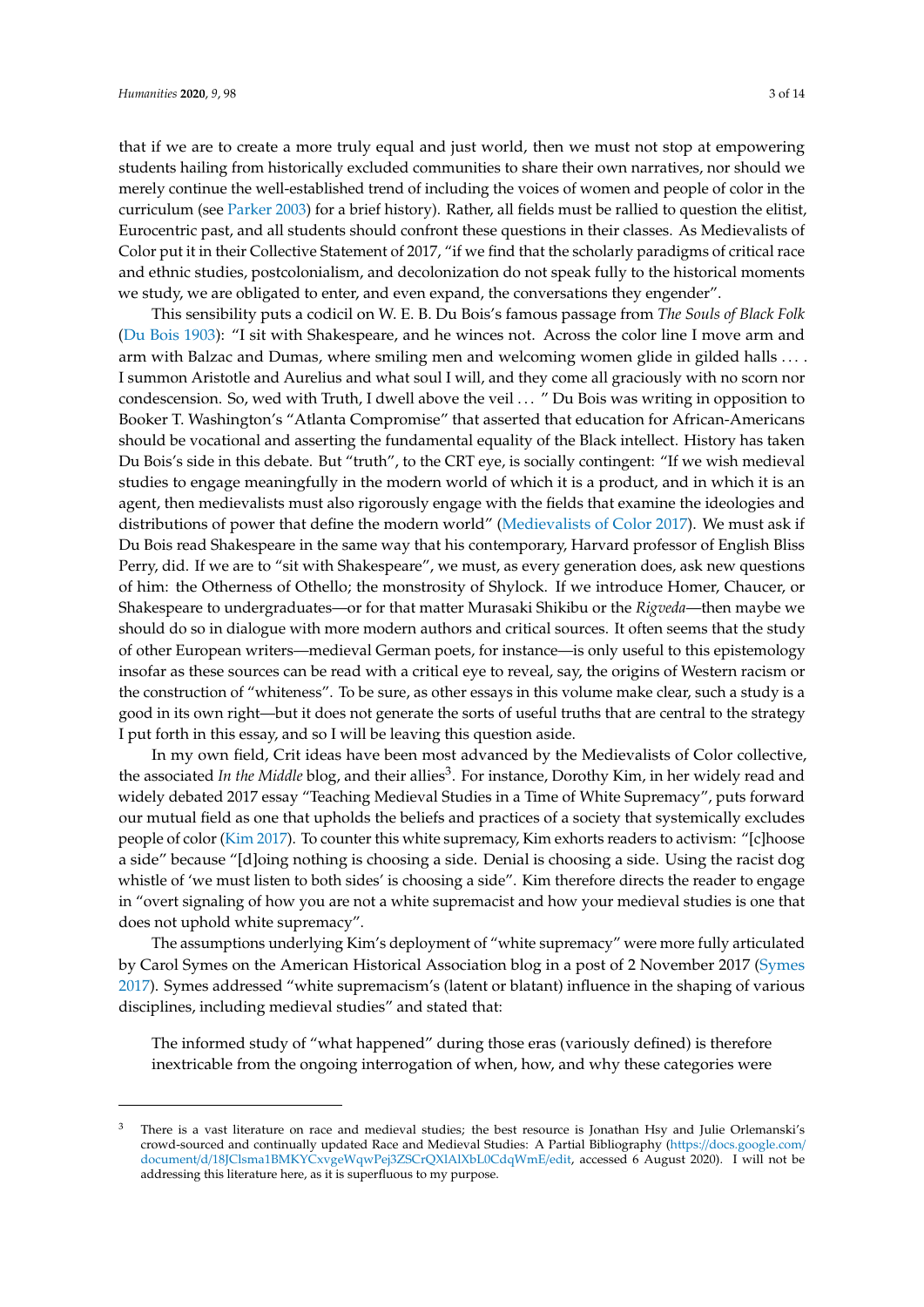invented. In fact, "medieval" Europe was co-created in tandem with white supremacism, the "scientific" racialization of slavery, and modern European imperialism. Moreover, previous generations of medievalists, often working in the service of these modern projects, have not only shaped the terms of our engagement with historical sources, their work *has shaped the sources we have*. The medieval archive has been (and continues to be) selected, edited, translated, censored, packaged, and destroyed by forces beyond the control of the people who generated the components of that archive. There is no way to *do* medieval history responsibly without engaging its modern and postmodern entanglements.

I am arguing that the study of the liberal arts is worthy of reinvestment by pointing out that such "engaging . . . modern and postmodern entanglements" is necessary to Crit efforts to dismantle the white-supremacist regime as embodied in the modern American college curriculum.<sup>4</sup> The statements and assumptions such as those of the aforesaid college president would most certainly be considered symptomatic of this regime, and are therefore unacceptable. Furthermore, I am arguing that deploying Crit arguments in such a manner is of utility to the modern university, and beneficial to imperiled humanities departments in making an argument for their continued survival in a time of tightened belts and increased neoliberal governance [\(Altbach et al.](#page-11-1) [2011\)](#page-11-1).<sup>5</sup>

I also maintain that a study of Crit thought can reinvigorate a field such as medieval studies by suggesting new approaches and avenues of research. As I said in my previous essay "Words and Swords: A Samizdat on Medieval Military History and the Decolonization of the Academy" [\(Mondschein](#page-12-7) [2018\)](#page-12-7), "an "intersectional" perspective could provide a useful tool for us to explore some of the core questions in our field in new and interesting ways". Speaking specifically of medieval military history, I continued:

If we are to understand imperialism and exploitation of subject peoples, and the ideology that justifies it, we can not neglect the Norman conquest of Wales and Ireland or the subjection of Livonia any more than we can neglect the Spanish conquest of the Americas or the Belgian Congo, as they are all linked in a long history of thought, institutions, and ideas. Just as historians of the latter subjects should appreciate the importance of our work for their areas of concern, so those of us working on the former topics need to take account of the new scholarship on modern imperialism, which can provide us with invaluable perspectives,

<sup>4</sup> The origins of medieval studies in the United States are most definitely patrician. We can regard Charles Homer Haskins as the grand dean: from his seminars (a system he imported from Germany) came more eminent historians than Greek warriors from the Trojan horse. Haskins earned his PhD from Johns Hopkins at a young age, spent most of his career at Harvard, and notably aided Woodrow Wilson in the post-Versailles carving up of Europe.

Haskins's scholarly choices are very interesting. In his 1910 article with Dean Putnam Lockwood, "The Sicilian Translators of the Twelfth Century and the First Latin Version of Ptolemy's Almagest" [\(Haskins and Lockwood](#page-12-8) [1910\)](#page-12-8), he states:

<sup>. . .</sup> the Norman sovereigns were still far-sighted and tolerant enough to allow each people to keep its own language, religion, and customs, while from each they took the men and the institutions that seemed best adapted for the organization and conduct of their own government. Greek, Arabic, and Latin were in constant use among the people of the capital and in the royal documents; Saracen emirs, Byzantine logothetes, and Norman justiciars worked side by side in the royal *curia*; and it's a matter of dispute among scholars whether so fundamental a department of the Sicilian state as finance was derived from the *diwan* of the caliphs, the *fiscus* of the Roman emperors, or the exchequer of the Anglo-Norman kings" (pp. 75–76).

However, in his *Norman Institutions* [\(Haskins](#page-12-9) [1918\)](#page-12-9) Haskins drops this line of thinking, notes a lack of documentary evidence, and says only that the "feudalism of the south [w]as an offshoot from the parent stem in Normandy" (p. 24). Similarly, for Haskins's student Joseph Strayer (who also consulted with the U.S. government—in his case on "state-building" with the CIA), in his *Medieval Origins of the Modern State*, the "modern state" of the title came only from the growth of institutions in Northern Europe. The idea that the far more sophisticated societies of the Mediterranean may have influenced northern Europeans in administration as they did in matters as diverse as architecture, art, astronomy, literature, and medicine does not enter the picture.

This aside is intended as but one small example of what questions historians ask and what lines of inquiry they pursue reflect implicit bias as much as any explicit statement.

<sup>5</sup> For more on neoliberalism in the academy, please see Tom Willard's article in this volume.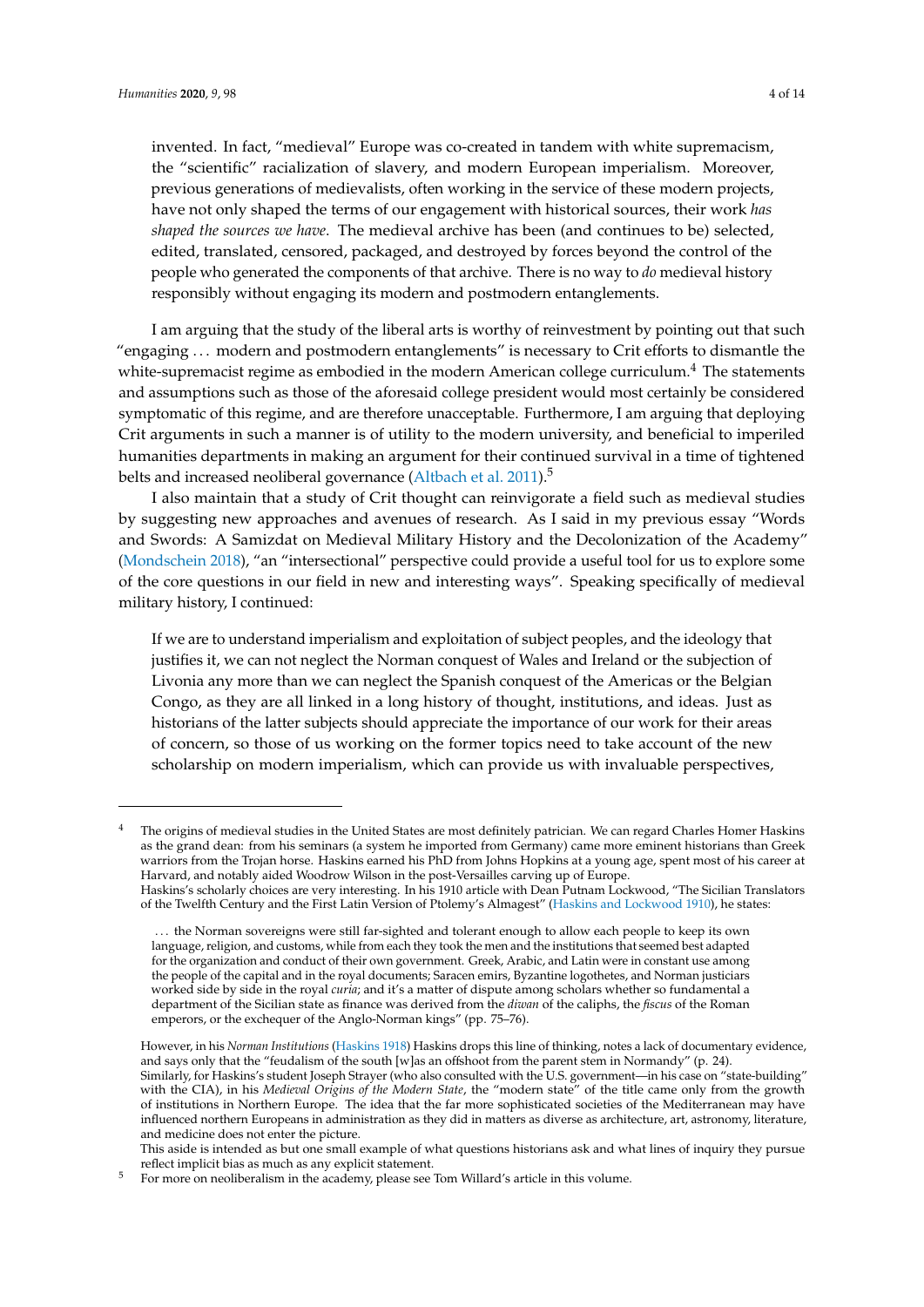questions, methodological examples, and theoretical frameworks . . . . it is but a small step to include a postcolonial approach that looks at the effects of these interactions on both colonizers and colonized. Asking questions such as "how is a Welsh archer fighting for the English crown like, or unlike, a Sepoy?" can only enrich our understanding of our subject of study.

The same can hold true for the study of medieval trade, institutions, or literary production. Let us not, therefore, see CRT as a foreign insertion into our fields of study, but rather as new roots onto which we can graft old vines and which will not only reinvigorate the fruit thereof, but also, incidentally, save us from systemic rot.

### **2. Liberal Arts in the United States**

Let us look at the Crit supposition, as expressed by Symes's essay, that we cannot separate knowledge from the system in which such knowledge is generated. We must therefore understand that systemic inequality in American higher education is rooted not only in a systemically racist society, but in the unique nature of the system. This differs from that of most other nations in several important ways—namely, American higher education's insistence on a broad course of study; the historical conditions of its development; the idea that, while students must pay for their own education, a college degree is necessary for all; and its self-appointed activist role in society.

Regarding the first, an American college degree requires a certain distribution of general-education credits. The United States does not have polytechnics or vocational colleges; rather, literature majors must be familiar with the scientific method; scientists must take courses in writing. Regarding the second, American schools also retain their own unique sociological environment, including a longstanding distinction between the liberal arts colleges, which helped to frame a northeastern elite, and the religious- and state-sponsored land grant universities and (former) normal schools and polytechnics of the masses [\(Mondschein](#page-12-10) [2010;](#page-12-10) [Geiger](#page-12-11) [2014\)](#page-12-11). To these, I must also add historically Black colleges and universities, which have their own unique history. At the bottom rung, of course, are the non-selective schools like the one headed by our aforesaid college president, where most students are enrolled in vocationally-oriented majors and are disinterested in their gen-eds, and many, or even most, core courses are taught by over-stretched, under-paid adjuncts. The rise of such institutions was aided in the past 70 years by the ubiquity of higher education. After World War II, the GI Bill, which educated 2 million veterans, led to the vast expansion of the American higher education system. In 1930, there were only 122,000 college graduates in the US; in 1950, there were 432,000. The Baby Boomer generation followed their parents: there were 2.5 million college students enrolled in 1955, 3.6 million in 1960, and over 6 million in 1966. This led to a profound shift in the nature of higher education. No longer something only for the leaders of society, a college degree (and, increasingly, a postgraduate degree) was seen as the prerequisite for a middle-class lifestyle.

In conjunction with this, the Higher Education Act of 1965 and the Higher Education Amendments of 1972, which established a national system of direct loans and grants, enabled not only the expansion of large state universities, but the flourishing of the aforesaid small, non-selective colleges. At the institution in question, for instance, 60% of students receive Pell grants. I should note here that with the increased expense of running a college coupled with competition for a declining number of potential students, many of these schools are facing existential financial threats and have been forced both to become even less selective in whom they admit and to cut corners in other ways. The aforesaid institution, for instance, boasts an 18:1 student/faculty ratio that it achieves only by employing an army of adjuncts whom it pays the aforesaid \$2300 per course. (This is at a school that charges almost \$40,000 a year for non-discounted tuition, room, and board, which necessitates that many, if not most, students take out loans to pay for their education.)

Simultaneously with the expansion of higher education in America came a new role for the university—that of the left-wing social critic and even incubator of countercultural sentiment. Schools from Berkeley to Chicago to New York became hotbeds of protest against Jim Crow, the Cold War,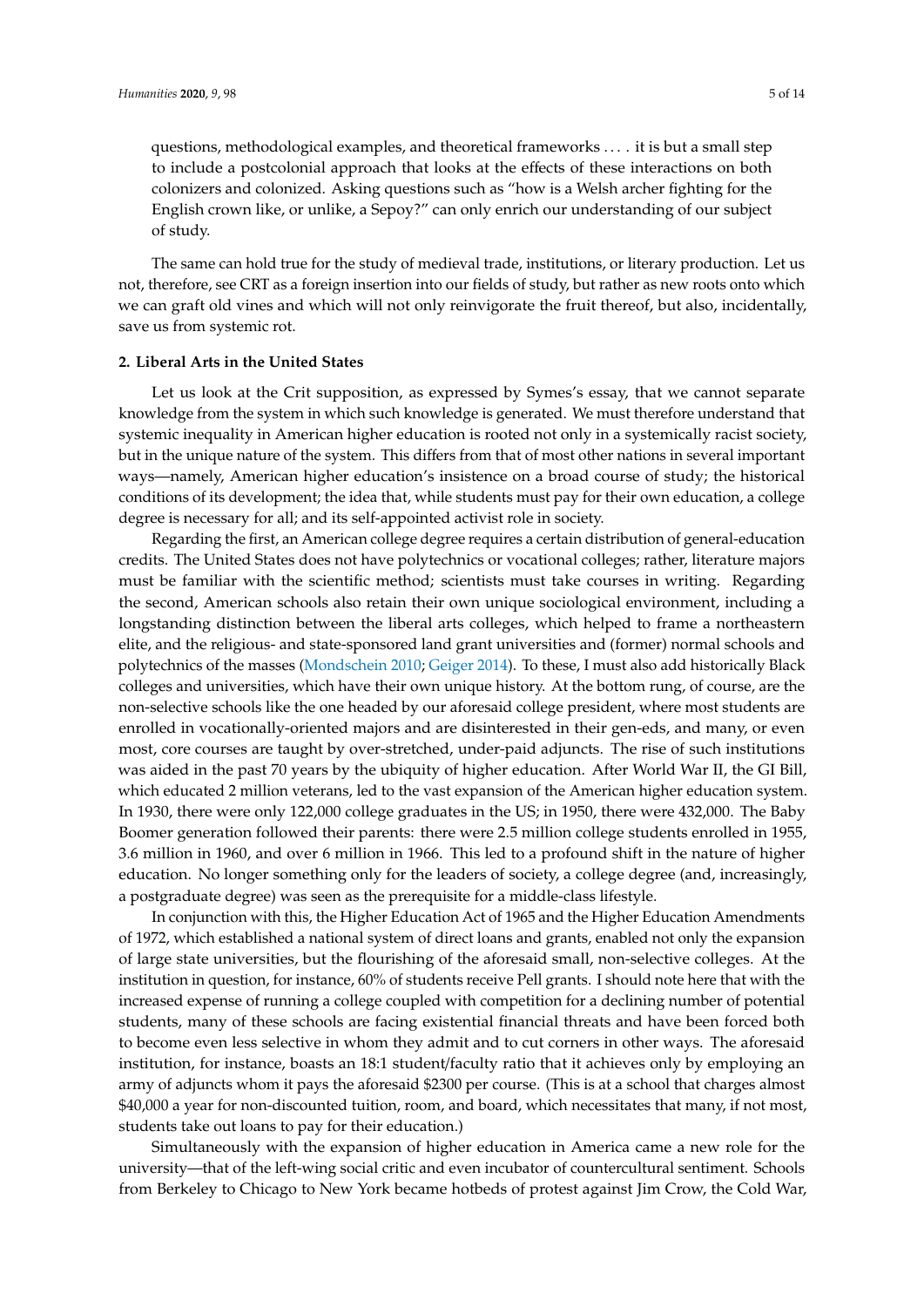and the overall political milieu of the World War II generation. No aspect of higher education has remained untouched by this tendency. Title IX coordinators and Diversity and Inclusion officers have long been mandatory staff positions and, more recently, universities and their culture have been profoundly influenced by the #metoo and Black Lives Matter movements. Medieval studies, for instance, has participated in this as well, such as the Marxist turn of the 1960s, the women's and LGBTQ history that came to the fore in the 1970s and 1980s, and, more recently, the adoption of the "global Middle Ages" and CRT. This does not mean, of course, that there has been universally greater equity in professional ranks; in particular, the progress of African-Americans in securing tenure-track jobs has been called "snail-like" [\(Journal of Black Higher Education](#page-12-12) [2008–2009\)](#page-12-12). Rather, academics have called for change while largely leaving existing power structures intact—which is to say largely white and middle class<sup>6</sup>.

Further, because college tuition in America is paid for privately (even the aforesaid Pell grants take the form of aid to individuals), there has been, simultaneously with the rise of the university-as-thought incubator, a call for tangible returns on investment. This renewed emphasis on accountability and fiscal results in American education, coupled with the traditional vocational/liberal-arts divide, has similarly renewed the debate over the value of the humanities. Traditionally, it was the elite who studied Greek, Latin, history, and other "arts" subjects, and the sub-elites who received vocational training. A passing familiarity with Homer, Voltaire, and Monteverdi was part of the elite *habitus*, a cultural symbol, like a custom-tailored suit or the Grand Tour, that marked one as a member of the ruling class—thus, the general-education requirements. Land-grant universities, as part of their imperative, sought to bring this knowledge to the masses even as most courses were taken outside of the humanities. In the immediate post-World War II era, the gap between the upper middle class and the upwardly striving middle class briefly lessened. Newly prosperous parents bought pianos, sent their college-age children to Europe with travelers' checks and Eurorail passes, and bought season tickets to the opera. High culture had no longer become the exclusive province of the elite.

However, in an era of increased income inequality, how does understanding Shakespeare help today's student become a better worker? Why does a primary school teacher need to take World Civilizations? Why do future healthcare workers need to be able to give public presentations? Effectively, what those such as the college president I interviewed are saying is that those who are destined for non-elite schools have no business being educated the "finer things", and, indeed, it is foolish to become interested in them. High culture is returning to the prewar state of being the exclusive province of the well-heeled, not for upwardly-mobile strivers, who will never learn the idioms of the true masters of the universe, and certainly not for those from disadvantaged backgrounds. For these people, college is not for personal development, but for learning a trade. As for medieval studies, the Middle Ages may be fine when it comes to mass-culture entertainment that portrays a grimdark past from which enlightened modernity arose—think *Game of Thrones*—but why would anyone ever want to study that professionally, when one can find out as much "accurate" medieval history as one likes online, from video games, or from medievalist hobby groups such as the Society for Creative Anachronism?

With the contraction of higher education due to falling birthrates and market saturation; the financial downturn of 2008 and 2009; and now with the COVID-19 crisis, even elite education has become marketed as career-oriented. However, this is only an acceleration of a trend that has been present since the 1980s. An excellent early case study of these tendencies is Elizabeth Coleman's tenure

To be sure, there have been repeated calls to reconsider curricula (especially general-education requirements), governance, and behavior in the light of critical race and gender theory. This has led to both a renewed emphasis on the liberal arts, especially as gen-ed requirements, and a suspicion of the same; while originating as a legal discourse, CRT has found some of its staunchest advocates in humanities departments [\(Delgado and Stefancic](#page-12-13) [2017;](#page-12-13) [Parker](#page-12-3) [2003\)](#page-12-3). At the same time, more reactionary elements in society have blamed these same humanities departments as breeding reactors for malcontents. Conservative websites are filled with the supposed outrages committed by the "Stalinist thought police" in modern academia. America's traditional anti-intellectualism has thus taken a new role in the culture wars.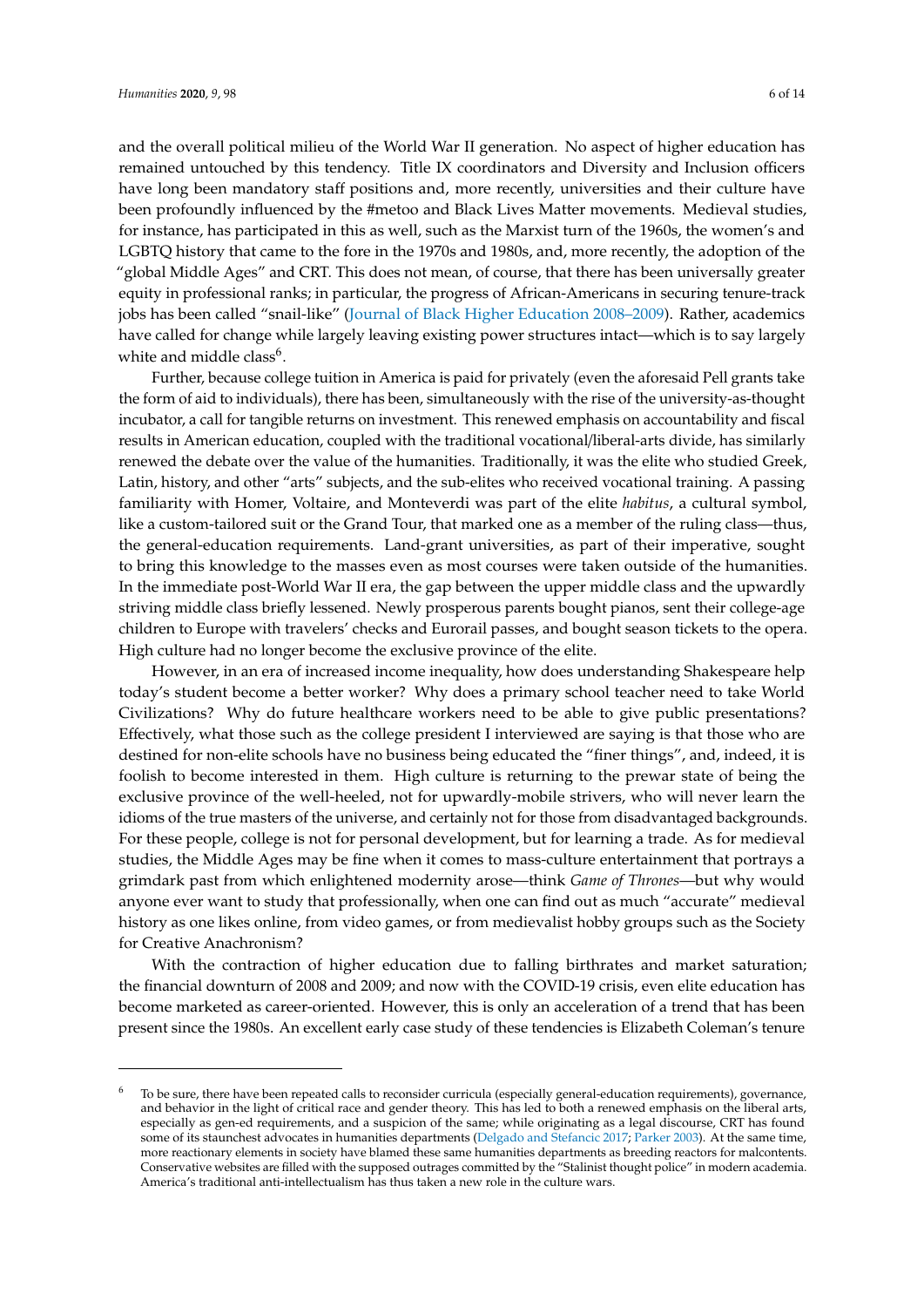as President of Bennington College. Her actions, deplored at the time, now seem prescient. Bennington was formerly known as a haven for the artistically inclined scions of the East Coast elite and had a reputation for producing well-known figures in writing, music, and other cultural endeavors. In the postwar period, it became the province of newly affluent Jewish families. There was no formal tenure system in place, but rather a system of "presumptive tenure"; many of the professors lived in campus housing, and it can be truthfully said that the tiny college in the middle of the Vermont woods was the center of their intellectual, social, and professional lives.

Coleman was hired by the College's Board of Directors in 1987, and was widely, and justly, credited with saving the school from financial disaster. However, as part of this, the board passed a "Plan for Changes in Educational Policy and Reorganization of Instructional Resources and Priorities" in April 1994 that included the elimination of entire departments (which, in some cases, consisted of a single faculty member), the reorganization of the school in favor of a "practitioner-teacher" model, and the elimination of "presumptive tenure" in favor of pro-term contracts [\(American Association of University](#page-11-2) [Professors](#page-11-2) [1998a,](#page-11-2) [1998b\)](#page-11-3). The ostensible reason was to make Bennington more competitive in the marketplace, but the effect was to eliminate much of what made the school unique—including many of the liberal arts and social sciences faculty. Language and music instruction were outsourced to the local "community". (Remember this was in rural Vermont, which limits available resources). Dance and music teachers were to be professionals whose work was currently being performed; literature faculty was to be active writers instead of scholars of literature; art historians were dismissed in favor of working visual artists. This, needless to say, was unparalleled and went against the entire idea of an independent, professional liberal arts faculty that considers its subject from a scholarly, critical perspective and takes part in communal governance. Rather, it made the professorate dependent on an administration that considers matters primarily from a financial perspective.

Such disinvestment has a profound effect on equity. By deprofessionalizing the professorate, the adjunct system presupposes that those with the luxury of teaching the liberal arts already possess a fair degree of privilege and security and perpetuates race, class, and gender discrimination [\(American](#page-11-4) [Association of University Professors](#page-11-4) [1993;](#page-11-4) [Coalition on the Academic Workforce](#page-12-14) [2012;](#page-12-14) [American](#page-11-5) [Association of Community Colleges](#page-11-5) [2014;](#page-11-5) Bérubé [and Ruth](#page-12-15) [2015\)](#page-12-15). These assumptions are in no way accurate. [Finley](#page-12-16) [\(2009\)](#page-12-16) states that, depending on the field, between 51% and 61% of contingent faculty are women, and that "while the pay gap between men and women in the United States is related in no small part to discrimination, it is also related to the fact that women tend to be employed in areas of the market that pay less than those where more men work". Fields that employ more contingent faculty tend to also employ more women, making relying on adjunct labor part of the devaluing of women's work. Further, as [Boris et al.](#page-12-17) [\(2015\)](#page-12-17) put it, "Adjuncts are 'feminized' by their position as flexible, low-paid workers, a paradigm designed to cut costs . . . . work conditions conspire to make them feel isolated. Many teach at multiple institutions to earn a living, never establishing connections within their departments . . . . Some internalize the lack of respect, choosing not to address their situation head on because it is painful. They fear losing classes".

The same with race: According to the [U.S. Department of Education](#page-13-1) [\(2019\)](#page-13-1), "Of all full-time faculty in degree-granting postsecondary institutions in fall 2017, 41 percent were White males; 35 percent were White females; 6 percent were Asian/Pacific Islander males; 5 percent were Asian/Pacific Islander females; and 3 percent each were Black males, Black females, Hispanic males, and Hispanic females. Those who were American Indian/Alaska Native and those who were of two or more races each made up 1 percent or less of full-time faculty".

These two imperatives in higher education—social justice and neoliberalism, certainly polar opposites—are therefore mutually irreconcilable. Besides the fact that we are asking a machine that was designed as a marker of class status to perform a task it was not designed to do—that is, promote equality—to accomplish the aims of social justice requires investment in the very liberal arts that seem pointless to those who think only of market value. Only by thinking critically about our society at large can we begin the vital questioning of values required by the university's new, self-appointed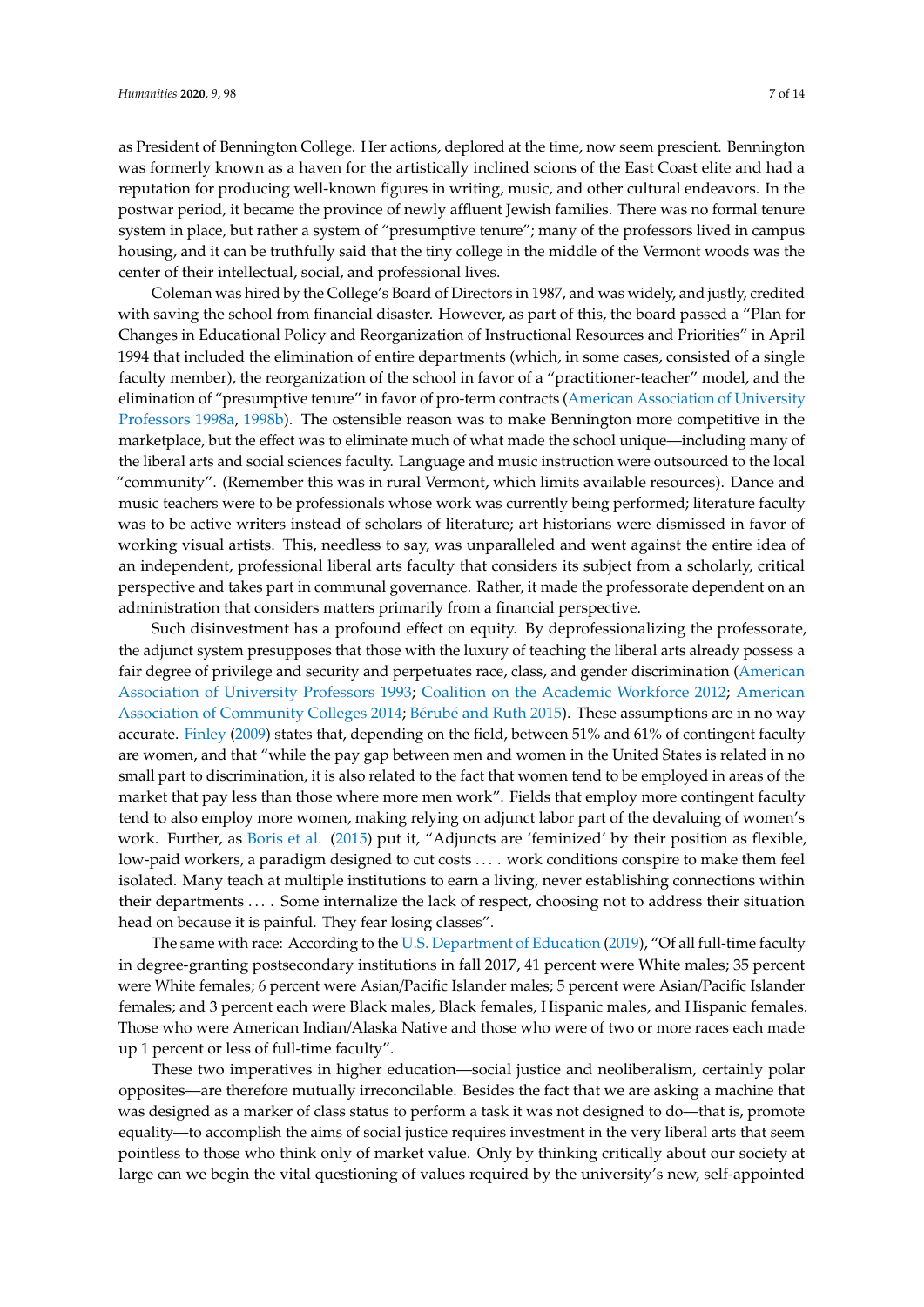mandate—dismantling white supremacy and promoting equality. However, this gaze must be inward as well, since in reestablishing the liberal arts curriculum, we must also critically evaluate and even rewrite what purposes the "liberal arts" serve. inward as well, since in reestablishing the liberal arts curriculum, we must also critically evaluate mandate and manual white supremacy and promoting

### 3. The Social Purpose of Higher Education

Just as we cannot consider the liberal arts outside of the context of American higher education, we must also consider the liberal arts in the context of society itself. There has been no shortage of ink spilled protesting cutbacks to the liberal arts in higher education; the present volume is but the latest spilled protesting cutbacks to the liberal arts in higher education; the present volume is but the latest salvo in a long barrage. These responses are usually penned by pundits answering neoliberal critiques salvo in a long barrage. These responses are usually penned by pundits answering neoliberal critiques by speaking in some version of the critics' own terminology of economics and seeking to justify by speaking in some version of the critics' own terminology of economics and seeking to justify examing an examined the studies according to some notion of abstract value or the Socratic examined life. However, if we look at how universities function in society, another picture emerges. Figure [1](#page-7-0) is an image that I draw on the figure 1 is an image that I draw on the board in the first week or so of all my introductory classes:

<span id="page-7-0"></span>

**Figure 1.** Diagram of the social order. **Figure 1.** Diagram of the social order.

Obviously, I have been highly influenced here by any number of Marxist-based historical Obviously, I have been highly influenced here by any number of Marxist-based historical schools, particularly the *annalistes*—all ultimately rooted in the "three estate" idea. Despite its European origins, one can make the argument that this system has been inherent to all post-Neolithic societies ever since the peasants gathered around the ziggurat to ask why they had to render tribute to the great King Gilgamesh and the priest descended the steps to tell them it was because the great god Marduk said it must be so. In imperial China, the legitimacy of the imperial power was explained by the official Confucian philosophy. In medieval Europe—in which, of course, the modern university system was birthed—the rulers were the feudal nobility; the workers were, for the most part, the peasants; and those who explained the world were the clergy. Universities, of course, fit into the "clergy" role, and had their origins within the medieval Church.

In early modern Europe, the power structure of society changed, as did scholarship. Copernicus, In early modern Europe, the power structure of society changed, as did scholarship. Copernicus, and, after him, Galileo, overthrew the Ptolemaic cosmos and Aristotelian physics; Hobbes justified and, after him, Galileo, overthrew the Ptolemaic cosmos and Aristotelian physics; Hobbes justified absolutist monarchy, and, after him, Locke justified the Glorious Revolution and parliamentary rule; absolutist monarchy, and, after him, Locke justified the Glorious Revolution and parliamentary rule; Newton showed how the divine plan for the cosmos could be understood and explained through Newton showed how the divine plan for the cosmos could be understood and explained through mathematics. As Peter Gay put it in his landmark *The Enlightenment: An Interpretation* ([1966\)](#page-12-18), mathematics. As Peter Gay put it in his landmark *The Enlightenment: An Interpretation* [\(Gay](#page-12-18) 1966), modernity came from the idea of a mechanistic universe posited by the ancient Latin poet Lucretius modernity came from the idea of a mechanistic universe posited by the ancient Latin poet Lucretius in in his *De Re Natura*, together with the Newtonian idea of humanity's ability to know and master these his *De Re Natura*, together with the Newtonian idea of humanity's ability to know and master these laws. The entire positivist project—that the universe, including human society, functions by laws. The entire positivist project—that the universe, including human society, functions by knowable laws, and that by mastering these laws, we can perfect the world—followed. The task of achieving the Kingdom of Heaven had been wrested from the hands of the saints and placed in those of the savants.

However, the interpretation of the human world will always follow the dictates of the power structure. Malthus and Ricardo used Smith's economic theories to explain how it was a net benefit to society to pay the laboring classes below subsistence-level wages. Darwin's ideas were used in nineteenth-century "scientific" racism to justify slavery and imperialism, explain how the Irish were barely human, and tout the benefits of eugenics. The Soviet Union invested in "scientific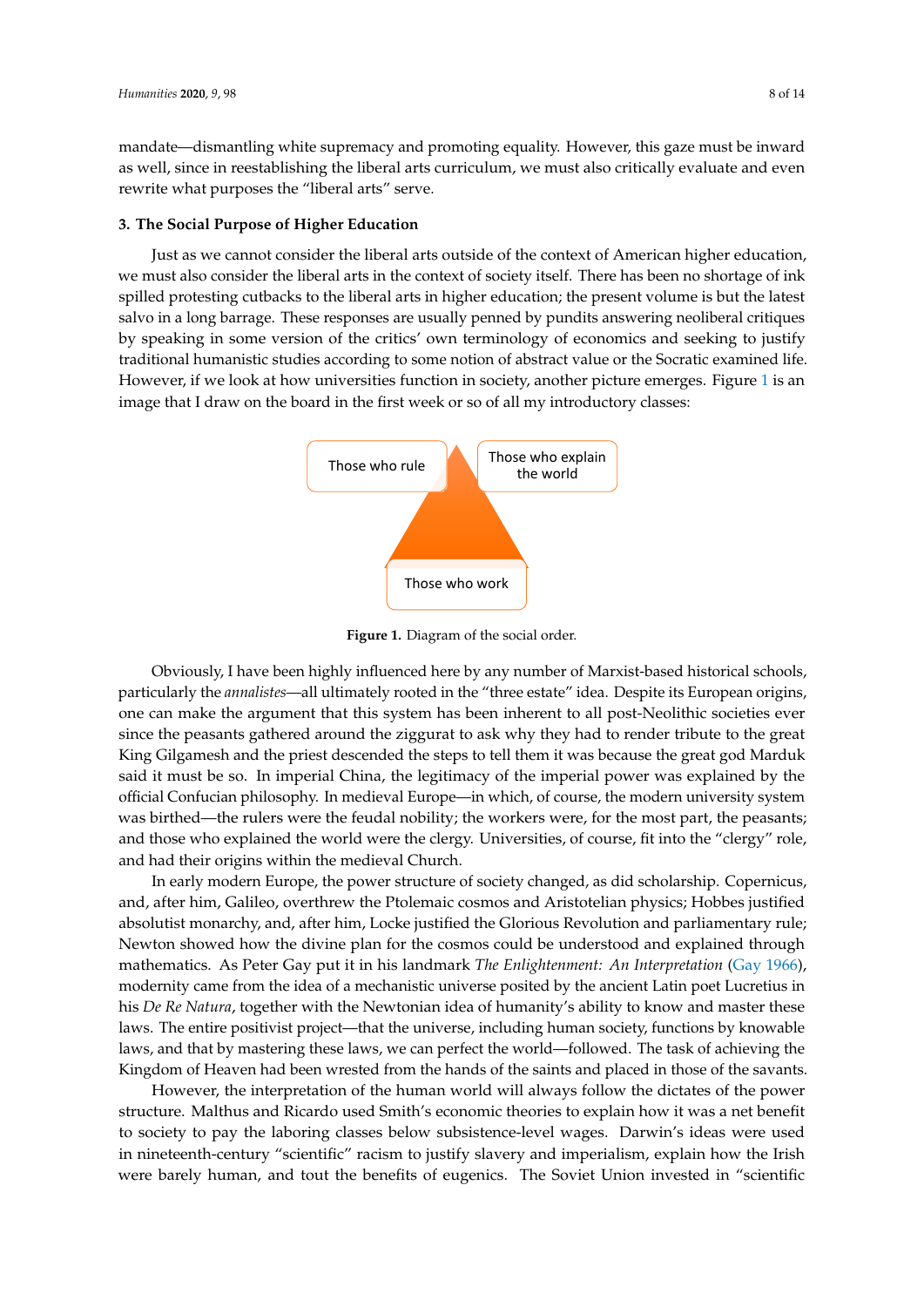Marxism-Leninism" and Lysenko's genetics for political purposes. Critical Race Theory, such as embodied in Symes's statement that "[t]he informed study of 'what happened'... is therefore inextricable from the ongoing interrogation of when, how, and why these categories were invented" both participates in and questions this sentiment.

I would argue that one subtext of the work of the scholar, from the priest of ancient Egypt to the mandarin of imperial China to the modern political scientist or economist, is ultimately to justify a particular distribution of power in a society. In modern America, this function is justified by financial exigency. The humanities neither produce wealth nor wield power, and attempts to justify their existence in the language of neoliberalism are doomed to failure. What we do is give a narrative that implicitly defends the order of things and trains the next generation to continue it—thus, the canon of great white males working in the tradition of Socrates, Plato, and Aristotle, or, since the 1960s, the counterargument critiquing this power structure. In the end, this is the same thing, as it merely rearranges the pieces in the hierarchy rather than upending it entirely. In the end, the hierarchy itself is unchanged. The stories that are useful to us are those that tell narratives that further present-day agendas—to wit, the movements towards both neoliberalism and inclusivity, diversity, and globalism. These mandates have affected even remote provinces such as Medieval Studies, which is, I believe, why attempts to put the Middle Ages on the forefront of the fight against white supremacy have found such fertile ground in medievalist fields. The carrot-and-stick system is the same as it ever has been: create useful truths, and you will be rewarded.

Lest I be accused of undue cynicism by scholars of a more conservative bent, let me be clear that I am not speaking here of the disinterested, scholarly study of *ars pro gratia artis* that one might see advocated amongst the elder generation of tenured scholars. As the editor pointed out in initial reviews of this essay, "studying Brecht or D. H. Lawrence does not make one a defender of traditional society". However, again, to one steeped in CRT, there *are* no disinterested scholars: anyone who is not actively anti-racist, anti-misogynistic, anti-homophobic, anti-transphobic, and anti-imperialist in fact contributes to these epistemes (or more properly, what Bourdieu would call "these doxas", or common beliefs; it is CRT itself that is the true episteme, or scientific knowledge). The very emphasis on studying Brecht or D. H. Lawrence, or at least on studying them without references to the doxas they support, is itself a symptom of a racist system that one can hardly perceive, just as a fish does not know it is swimming in water. Such Crit beliefs are widespread amongst younger scholars, and no matter whether one agrees or disagrees, there is no doubt that first, these sentiments are useful when applying for a position or persuading an administrator to approve the same; and that, second, they are rapidly becoming the new disciplinary orthodoxy.

The problem is, as I pointed out above, the goals of neoliberalism and social justice are mutually irreconcilable, and we wind up merely paying lip service to the latter while continuing the structures of the former unchanged. We are not dissimilar to an education department simultaneously wrestling with irreconcilable questions of how to improve outcomes in poor districts as measured by the metrics of government-mandated standardized testing even as they deal with profound inequality between students' socioeconomic situations compared to their more privileged peers. The task is Sisyphean.

The task is additionally complicated by the class structure of academia. Education signifies pedigree and serves as a social network and vetting process, which is why the question of where one went to university is akin to the Homeric question of parentage. For instance, a recent study found that half of history faculty openings went to the graduates of approximately eight schools [\(Clauset](#page-12-19) [et al.](#page-12-19) [2015\)](#page-12-19). Yet, ironically, to be admitted into one of these schools, let alone consider a career in the liberal arts professorate, requires quite a bit of privilege in the first place. CRT most certainly considers issues of class in its theories: The tenets of intersectionalism as expressed by the [Combahee](#page-12-20) [River Collective](#page-12-20) [\(1977\)](#page-12-20), Kimberlé Crenshaw (e.g., [Crenshaw](#page-12-21) [1989\)](#page-12-21), Patricia Hill Collins [\(Collins](#page-12-22) [1990\)](#page-12-22) show that one cannot merely consider oppression in light of race; one must also consider factors such as social class and gender. This intersectional perspective is fully present in medieval studies: As the cover of the Volume 10, Issue 3 (September 2019) issue of *postmedieval* put it (riffing off of Falvia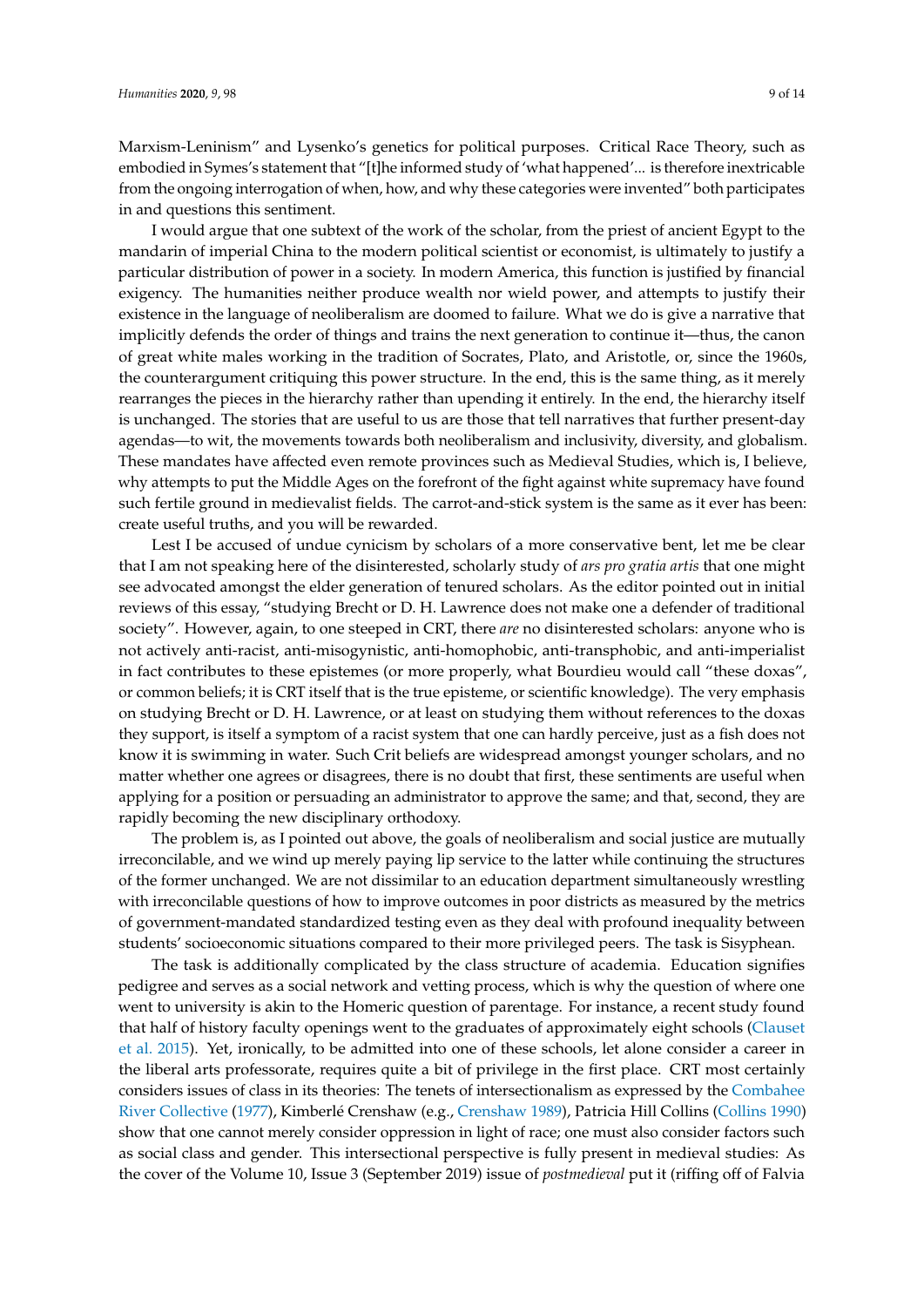Dzodan), "my medieval studies will be intersectional, or it will be [useless]". (The obscenity that properly belongs within the brackets has been removed at request of the editor).

However, what is disturbing to me is, considering that status-conscious nature of academia, the possibility of the radical, hierarchy-upending ideas expressed by Crit writers being weaponized by colleagues against colleagues as a means of gaining resources within a shrinking field, when in fact we should be weaponizing them against the *administration* in order to spread the teaching of the liberal arts; admit women, people of color, and other historically excluded groups into a revitalized and financially secure professorate; and to spread the epistemology of CRT to all stakeholders. To be sure, those who manifestly enable racism, bully those with less power, or consort with admitted white supremacists must be "called out"; on the other hand, when dealing with those who, like many of our colleagues, merely express "white fragility" (see [DiAngleo](#page-12-23) [2018\)](#page-12-23) or who display an imperfect understanding of the tenets of CRT, I would instead urge "calling in": acting with compassion and patience to ask people who see themselves as allies to act in more thoughtful, less harmful ways. This would, in turn, build a broader coalition between those spreading progressive ideas and those who already have positions of power and/or influence within the field.

Further, if we are *truly* going to do what Crit writers say we must do, then we must do it in *accessible* ways that do not replicate previous exclusionary practices to create in-groups and out-groups—not only in the professorate, but among our students and in society at large. For instance, the tenets of CRT should be readily explained in a way that first-year college students freshly arrived from underserved school districts can readily understand. Hiring committees should be given explicit mandates to diversify the professorate. Articles and essays should avoid baroque, "academic" language, and must not be hidden behind paywalls. Perhaps most controversially, I believe that those who hold old-fashioned assumptions cannot be merely "cancelled" (that is, socially excluded and deprived of employment) and left to fester in a corner; rather, we must utilize Bell's "convergence theory" by "calling them in", making them see that reading and adopting CRT is in their best interests, recruiting them by explaining *why* "studying Brecht or D. H. Lawrence" in an unexamined way *does*, from the CRT perspective, make one a "defender of traditional society", and thus establishing the cognitive dissonance that leads to self-reflection. (And, needless to say, *it is not acceptable to fire the liberal arts professors at a school that serves low-income students, particularly when those professors are the ones who spread a message of social justice*).

In whose hands, then, are we placing the power? Who will be in possession of this canon? Is the power of interpreting the humanities only for those few who "make it" to elite schools and land a tenure-track job—those with pedigree, fortunately recognized talent, or just luck? Who is given the power of having their narratives heard? Who gets to teach and interpret "the Brontës and Louisa May Alcott and things"? Better yet, who will teach and interpret Ibram X Kendi, Ta-Nehisi Coates, Kimberlé Williams Crenshaw, or Angela Davis? Who will *be* the next Ibram X. Kendi, Ta-Nehisi Coates, Kimberlé Williams Crenshaw, or Angela Davis? *Critical Race Theory cannot be allowed to become another tool for the ruling class*. In other words, we cannot let administrations adopt the language of social justice while doing nothing to create a more empowered and diverse professorate.

One can, for instance, easily see a school dismissing tenured professors on the basis of "financial exigency"; hiring adjuncts of color to cover their classes; paying said adjuncts far less than they paid the full-timers, and then boasting of the "diversity" of its teaching staff. Another way in which systemic racism is perpetuated every day is by failing to post salaries in a transparent fashion. A personal anecdote: When I was contracted as a lecturer in the UMass system to do a teach-out of the remnant students at a newly acquired campus, I asked for the same per-class salary that I had received in the state college system. The chemistry professor, a woman who was born in Africa, asked for and received thousands less. (We were, in fact, both being paid under the contracted rate, and eventually, the union stepped in and demanded we be paid on par with what was legally required, including back pay).

Unless we keep incidents like these from happening then, much as the corporate world has done, we merely pay lip service to diversity and inclusion while not making any real change. Only by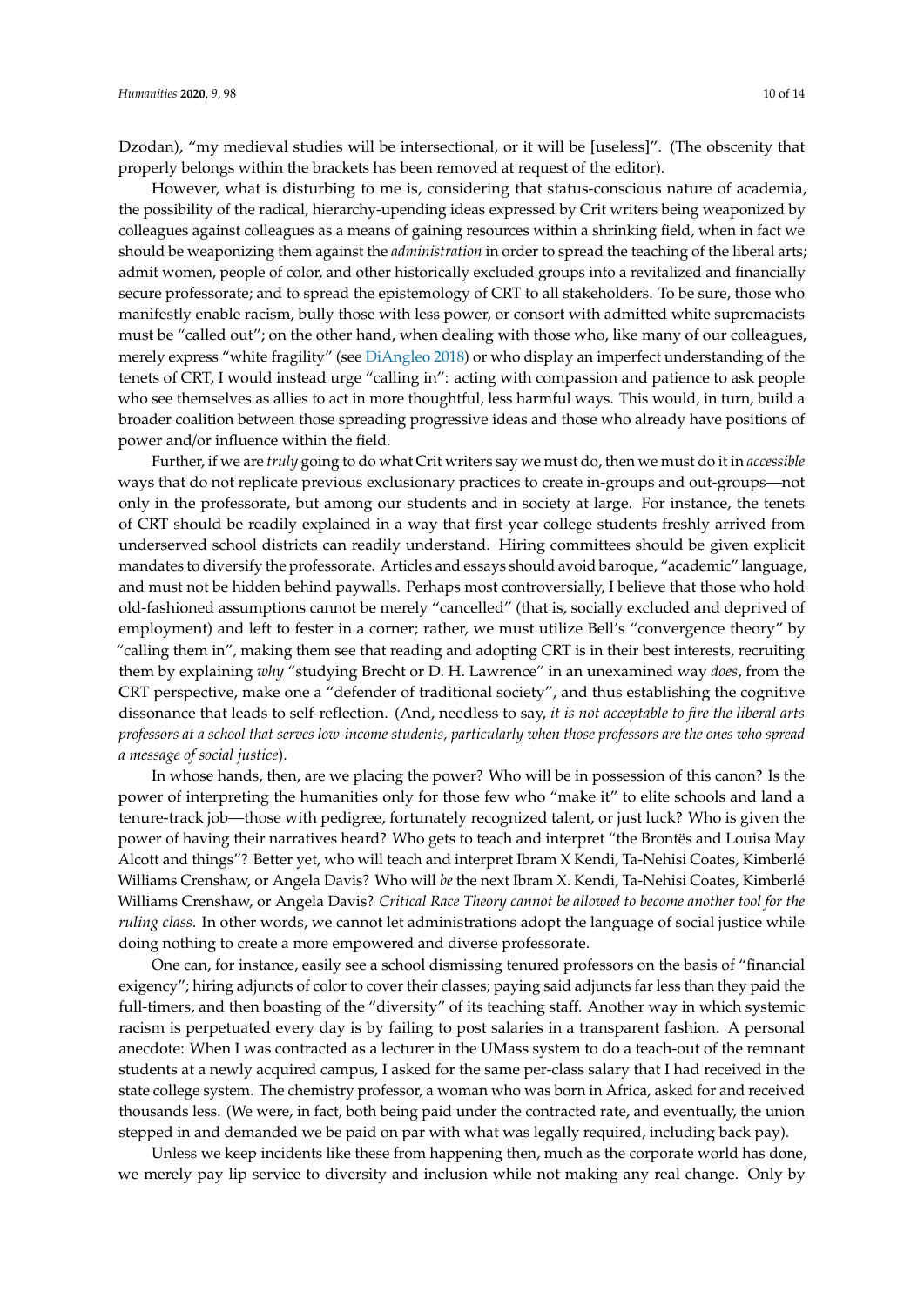educating the broadest number of people the most deeply can we in the broadest, most humanistic way possible, remove "the liberal arts" from the precincts of the privileged and pave the path for a more equal and just world—and we can, in turn, only accomplish this goal by creating a fair and just workplace for the labor of education.

### **4. Whose Episteme, Then?**

The liberal arts, as they have been traditionally constituted, constantly harken back to the past either by studying it or reacting to it. The problem is that, from the perspective of CRT, the past that "the Brontës and Louisa May Alcott" harkens back to is a *white, Eurocentric* past, a past in which the voices of people of color were frequently marginalized. To deign Homer and Shakespeare the pinnacle of high culture is to say that the past of white European males is normative for human experience and that today's elites stand in a tradition of mostly-male writers that goes back to Plato and Aristotle. We have begun including the voices of women in this canon, as our college president's quote shows, but in groping for "the Brontës and Louisa May Alcott", he still chose works in which elites can "see themselves". (This is beginning to change—NYU's core curriculum is notably global in scope—but at a disappointingly slow pace. For instance, Columbia College still bases its core curriculum around Masterpieces of Western Literature and Philosophy and Contemporary Civilization in the West)<sup>7</sup>.

So, while the students at our underserved school might not want or need to "analyze and take apart the Brontës and Louisa May Alcott", the questions I ask, with a critical race theory-informed eye, are: Why *should* they? Why *would* they? Maybe they should instead be asked to analyze and take apart Olaudah Equiano, Phillis Wheatley, Solomon Northup, Frederick Douglass, Harriet Jacobs, Sojourner Truth, Harriet Wilson, W. E. B. Du Bois, Booker T. Washington, and Marcus Garvey—to name but a handful of possible writers that we could put on the syllabus. Such a study of what critical race theorists call "narrative analyses" [\(Delgado and Stefancic](#page-12-13) [2017,](#page-12-13) Ch. 4 *passim*) would serve to awaken the moral and empathetic sensibilities and serve to, in the words of Mary Wollstonecraft, "... strengthen the body and form the heart. Or, in other words, to enable the individual to attain such habits of virtue as will render it independent". For, as she continues, " ... it is a farce to call any being virtuous whose virtues do not result from the exercise of its own reason". From my personal experience, I will say that centering voices that are relevant to my students has been critical in maintaining their interest—and as contingent faculty, I am very conscious of the precariousness of my employment and the necessity of "keeping my customers happy" (as impossible as that might be in the age of COVID).

I am fully aware that my previous statements vis-à-vis CRT are controversial to some. Why throw out the entire historiography of a discipline for a new approach? What is the relevance of modern categories of race to, say, the Middle Ages? My point is that even such seemingly irrelevant-to-CRT subjects as medieval studies, like any professional study of the humanities, exist *only* in the context of the academy. If we wish them to survive in this context, we must "get with the program". Further, as I have argued previously, these approaches suggest fruitful new avenues of research [\(Mondschein](#page-12-7) [2018\)](#page-12-7). I know they have certainly given me new perspectives in my own writing on subjects as diverse and seemingly irrelevant to race as fencing books, medieval warfare, and the history of timekeeping.

The sentiments I have expressed in this essay are far from new, and in my opinion only describe a process that is well underway. My contribution to this discourse is that, given that the Crits seem to be well on their way to winning the argument in the liberal arts, the study of these subjects should

<sup>7</sup> The editor, in commenting on the initial drafts of this essay, commented that it matters not if we offer Western literature or South Asian literature because "masterpieces" offer universal understanding and values. However, from a CRT perspective, we *cannot* divorce the studied from the scholar, nor any topic from issues of race and gender. Rather, we must center voices of color in order to be explicitly antiracist and achieve our goals of equity and inclusion. Contra this, the editor has commented that "reading any author only because s/he is black" is essentialist and racist in and of itself. CRT would counter that it is the voice of color, of the lived experience of discrimination, which is itself valuable. *Uncle Tom's Cabin* is thus not as valuable a narrative as *Twelve Years a Slave*: the latter is a primary source for the experience of enslavement; the former was written by a white contemporary.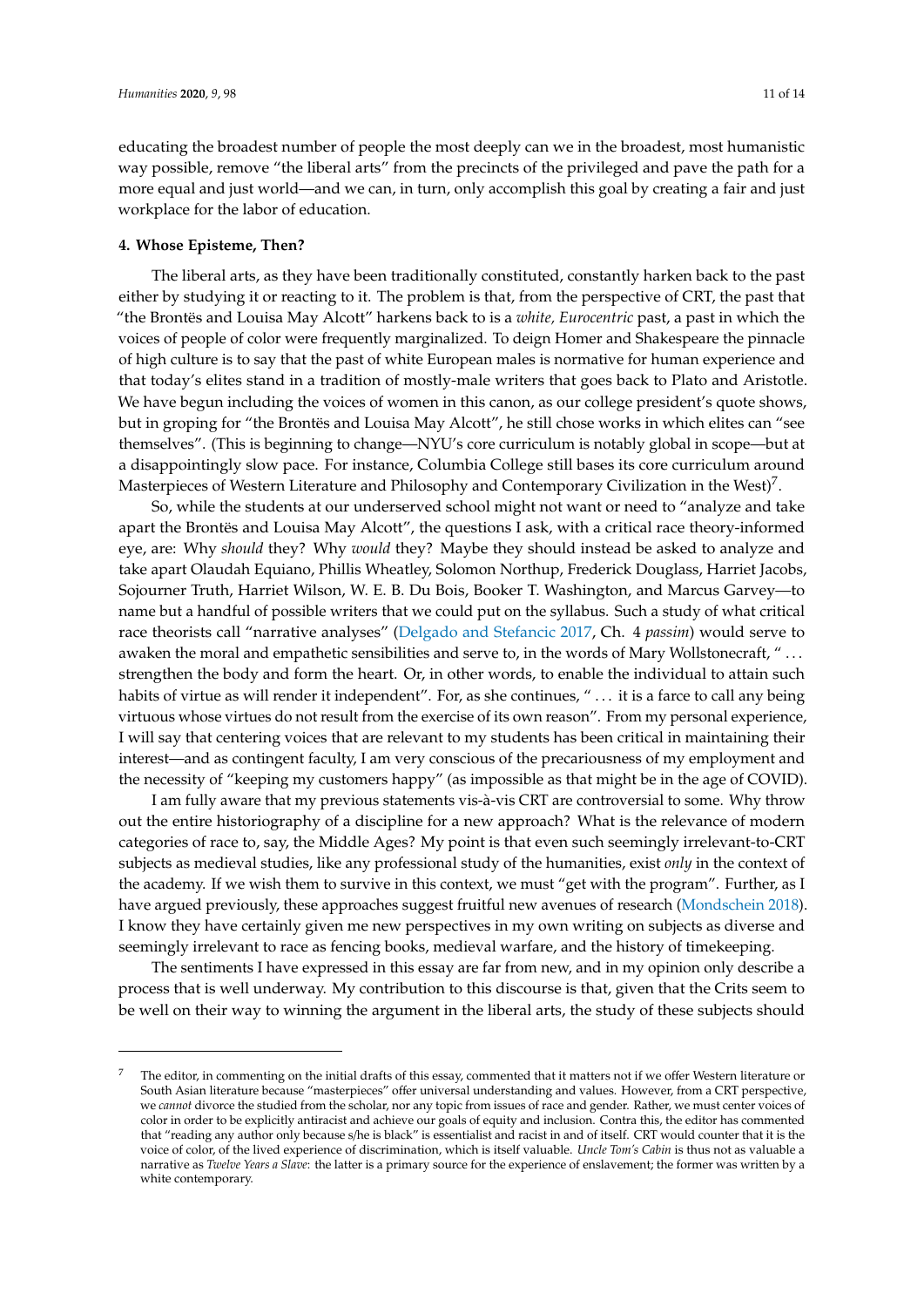not be limited. Rather, I demand the professional interpretation and teaching of the humanities by an empowered and economically secure faculty which is necessary for all students at all schools. The episteme must be spread as widely as possible. We cannot let the "woke" language and reasoning of social justice become the new Homer, a new shibboleth for a ruling class that remains unchanged. Not only does this do nothing to serve the greater good—it betrays the intent of CRT by placing what was supposed to be a tool of liberation in the hands of those who already have privilege. In other words, we cannot replace one class structure with another while doing nothing to reset the inequality that is at the root of injustice. The fundamental nature of the explainers—to justify a certain order of society—would then remain intact. Only by democratizing this knowledge can we effect a new order of the world. In other words, I am demanding a reinvigorated humanities professorate, and I hold that these subjects should be taught especially by people of color, LGBTQ individuals, and other historically excluded groups.

The question remains that, if the neoliberal university chooses to have no stake in this effort by defunding the liberal arts, who is to pay for all this education? Unless we are to rely on an army of adjuncts whom we pay poverty wages, such an effort will obviously require money. To ask historically disenfranchised groups to come into our classroom to teach this new canon and then to pay them less than a living wage is as unacceptable as continuing to teach a curriculum of dead white males. Achieving this may mean re-regulation in terms of accreditation and increased eligibility for grants and student loans, making such education, delivered by fairly compensated professionals, mandatory and broadly available. Perhaps it will require massive public investment in forms such as scholarship funds, direct aid to colleges, and student loan forgiveness. It will no doubt need to be litigated at some point. The critiques from the right suggest themselves—but consider, for a moment, that this public investment is already happening: The school headed by our professor-firing, Brontë-hating college president is run by white administrators who are paid ample salaries from federal money (in the form of student loans and Pell grants) given to Black and brown students. Because of the pandemic, increased public investment in the higher education sector is already necessary to prevent collapse and college bankruptcies. I ask only that this initiative be expanded to reinvest in the liberal arts, and that the liberal arts be considered as the spearhead in the fight for equality. From the perspective of CRT, to do otherwise is to turn a blind eye to white supremacy, and therefore to be complicit in it.

**Funding:** This research received no external funding.

**Conflicts of Interest:** The author declares no conflict of interest.

#### **References**

- <span id="page-11-1"></span>Altbach, Philip G., Patricia J. Gumport, and Robert O. Berdahl. 2011. *American Higher Education in the Twenty-First Century: Social, Political, and Economic Challenges*. Baltimore: Johns Hopkins University Press.
- <span id="page-11-4"></span>American Association of University Professors. 1993. The Status of Non-Tenure-Track Faculty. Available online: http://www.aaup.org/AAUP/comm/rep/[nontenuretrack.htm](http://www.aaup.org/AAUP/comm/rep/nontenuretrack.htm) (accessed on 1 July 2020).
- <span id="page-11-2"></span>American Association of University Professors. 1998a. Academic Freedom and Tenure: Bennington College. Available online: https://www.aaup.org/file/[Academic-Freedom-and-Tenure-BenningtonCollege\\_0.pdf](https://www.aaup.org/file/Academic-Freedom-and-Tenure-BenningtonCollege_0.pdf) (accessed on 1 July 2020).
- <span id="page-11-3"></span>American Association of University Professors. 1998b. Bennington College: A Supplementary Report on a Censured Administration. *Academe* 84: 70–75. [\[CrossRef\]](http://dx.doi.org/10.2307/40252294)
- <span id="page-11-5"></span>American Association of Community Colleges. 2014. RS Releases Final Rule Concerning Treatment of Adjunct Faculty under Affordable Care Act—Mostly Good News for Community Colleges. Available online: [http:](http://www.aacc.nche.edu/Advocacy/AdvocacyNews/Documents/ACAMMemberMemoFeb20_Final.pdf)// www.aacc.nche.edu/Advocacy/AdvocacyNews/Documents/[ACAMMemberMemoFeb20\\_Final.pdf](http://www.aacc.nche.edu/Advocacy/AdvocacyNews/Documents/ACAMMemberMemoFeb20_Final.pdf) (accessed on 1 July 2020).
- <span id="page-11-0"></span>Bell, Derrick A., Jr. 1980. Brown v. Board of Education and the Interest-Convergence Dilemma. *Harvard Law Review* 93: 518–33. [\[CrossRef\]](http://dx.doi.org/10.2307/1340546)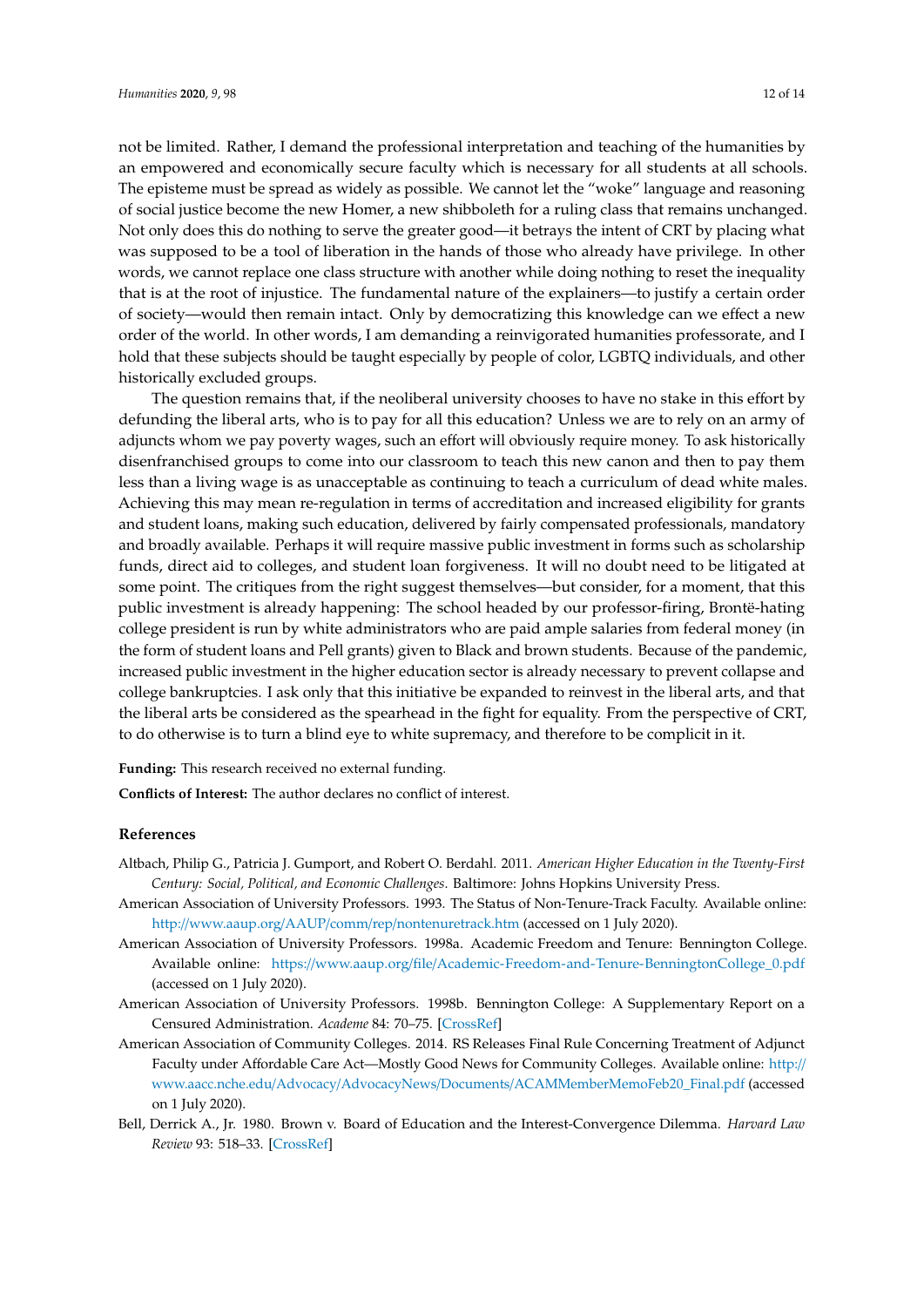- <span id="page-12-15"></span>Bérubé, Michael, and Jennifer Ruth. 2015. *The Humanities, Higher Education, and Academic Freedom: Three Necessary Arguments*. New York: Palgrave Macmillan.
- <span id="page-12-17"></span>Boris, Eileen, Wladaver-Morgan Susan, and Trudgen Dawson Sandra. 2015. Perspectives on Contingent Labor: Adjuncts, Temporary Contracts, and the Feminization of Labor. American Historical Association. Available online: https://www.historians.org/[publications-and-directories](https://www.historians.org/publications-and-directories/perspectives-on-history/may-2015/perspectives-on-contingent-labor)/perspectives-on-history/may-2015/[perspectives-on-contingent-labor](https://www.historians.org/publications-and-directories/perspectives-on-history/may-2015/perspectives-on-contingent-labor) (accessed on 1 July 2020).
- <span id="page-12-0"></span>Bourdeau, Alain. 1977. *Outline of a Theory of Practice*. Translated by Richard Nice. Cambridge: Cambridge University Press.
- <span id="page-12-1"></span>Bowen, William G., Martin A. Kurzweil, Eugene M. Tobin, and Susanne C. Pichler. 2005. Broadening the quest for equity at the institutional level: Socioeconomic status, admission preferences, and financial aid. In *Equity and Excellence in American Higher Education*. Charlottesville: University of Virginia Press, pp. 161–93.
- <span id="page-12-19"></span>Clauset, Aaron, Samuel Arbesman, and Daniel B. Larremore. 2015. Systematic inequality and hierarchy in faculty hiring networks. *Science Advances* 1: e1400005. Available online: http://[advances.sciencemag.org](http://advances.sciencemag.org/content/1/1/e1400005)/content/1/1/ [e1400005](http://advances.sciencemag.org/content/1/1/e1400005) (accessed on 1 July 2020). [\[CrossRef\]](http://dx.doi.org/10.1126/sciadv.1400005) [\[PubMed\]](http://www.ncbi.nlm.nih.gov/pubmed/26601125)
- <span id="page-12-14"></span>Coalition on the Academic Workforce. 2012. A Portrait of Part-Time Faculty Members: A Summary of Findings on Part-Time Faculty Respondents to the Coalition on the Academic Workforce Survey of Contingent Faculty Members and Instructors. Available online: http://[www.academicworkforce.org](http://www.academicworkforce.org/CAW_portrait_2012.pdf)/CAW\_portrait\_2012.pdf (accessed on 1 July 2020).
- <span id="page-12-20"></span>Combahee River Collective. 1977. The Combahee River Collective Statement. Available online: https://[www.](https://www.blackpast.org/african-american-history/combahee-river-collective-statement-1977/) blackpast.org/african-american-history/[combahee-river-collective-statement-1977](https://www.blackpast.org/african-american-history/combahee-river-collective-statement-1977/)/ (accessed on 1 July 2020).
- <span id="page-12-21"></span>Crenshaw, Kimberlé. 1989. Demarginalizing the Intersection of Race and Sex: A Black Feminist Critique of Antidiscrimination Doctrine, Feminist Theory and Antiracist Politics. *University of Chicago Legal Forum*. Available online: https://[chicagounbound.uchicago.edu](https://chicagounbound.uchicago.edu/uclf/vol1989/iss1/8)/uclf/vol1989/iss1/8 (accessed on 1 July 2020).
- <span id="page-12-22"></span>Collins, Patricia Hill. 1990. *Black Feminist Thought: Knowledge, Consciousness and the Politics of Empowerment*. London: Unwin Hyman.
- <span id="page-12-23"></span><span id="page-12-13"></span>Delgado, Richard, and Jean Stefancic. 2017. *Critical Race Theory*, 3rd ed. New York: New York University Press. DiAngleo, Robin. 2018. *White Fragility*. New York: Beacon Press.
- <span id="page-12-4"></span>Du Bois, William Edward Burghardt. 1903. *The Souls of Black Folk*. Chicago: A. C. McClurg.
- <span id="page-12-16"></span>Finley, Ashley. 2009. Women as Contingent Faculty: The Glass Wall. *On Campus with Women* 37. Available online: http://archive.aacu.org/ocww/volume37\_3/[feature.cfm?section](http://archive.aacu.org/ocww/volume37_3/feature.cfm?section=1)=1 (accessed on 1 July 2020).
- <span id="page-12-18"></span>Gay, Peter. 1966. *The Enlightenment: An Interpretation*. New York: Alfred A. Knopf.
- <span id="page-12-11"></span><span id="page-12-9"></span>Geiger, Roger. 2014. *A History of American Higher Education*. Princeton: Princeton University Press.
- Haskins, Charles Homer. 1918. *Norman Institutions*. Cambridge: Harvard University Press.
- <span id="page-12-8"></span>Haskins, Charles H., and Dean Putnam Lockwood. 1910. The Sicilian Translators of the Twelfth Century and the First Latin Version of Ptolemy's Almagest. *Harvard Studies in Classical Philology* 21: 75–102. [\[CrossRef\]](http://dx.doi.org/10.2307/310505)
- <span id="page-12-12"></span>Journal of Black Higher Education. 2008–2009. News and Views: The Snail-Like Progress of Blacks in Faculty Ranks of Higher Education. *Journal of Black Higher Education* 62. Available online: http://[www.jbhe.com](http://www.jbhe.com/news_views/62_blackfaculty.html)/ news\_views/[62\\_blackfaculty.html](http://www.jbhe.com/news_views/62_blackfaculty.html) (accessed on 1 July 2020).
- <span id="page-12-2"></span>Kendi, Ibram X. 2019. How to be an Antiracist. New York: Penguin Random House.
- <span id="page-12-6"></span>Kim, Dorothy. 2017. Teaching Medieval Studies in a Time of White Supremacy. *The Middle*. Available online: http://www.inthemedievalmiddle.com/2017/08/[teaching-medieval-studies-in-time-of.html??](http://www.inthemedievalmiddle.com/2017/08/teaching-medieval-studies-in-time-of.html??) (accessed on 1 July 2020).
- <span id="page-12-5"></span>Medievalists of Color. 2017. On Race and Medieval Studies. Available online: https://[medievalistsofcolor.com](https://medievalistsofcolor.com/statements/on-race-and-medieval-studies/)/ statements/[on-race-and-medieval-studies](https://medievalistsofcolor.com/statements/on-race-and-medieval-studies/)/ (accessed on 1 July 2020).
- <span id="page-12-10"></span>Mondschein, Ken. 2010. *Career Launcher: Education*. New York: Ferguson.
- <span id="page-12-7"></span>Mondschein, Ken. 2018. Words and Swords: A Samizdat on Medieval Military History and the Decolonization of the Academy. Medievally Speaking. Available online: http://[medievallyspeaking.blogspot.com](http://medievallyspeaking.blogspot.com/2018/06/mondschein-words-and-swords.html)/2018/06/ [mondschein-words-and-swords.html](http://medievallyspeaking.blogspot.com/2018/06/mondschein-words-and-swords.html) (accessed on 1 July 2020).
- <span id="page-12-3"></span>Parker, Laurence. 2003. Critical Race Theory in Education: Possibilities and Problems. *Counterpoints* 168: 184–98.